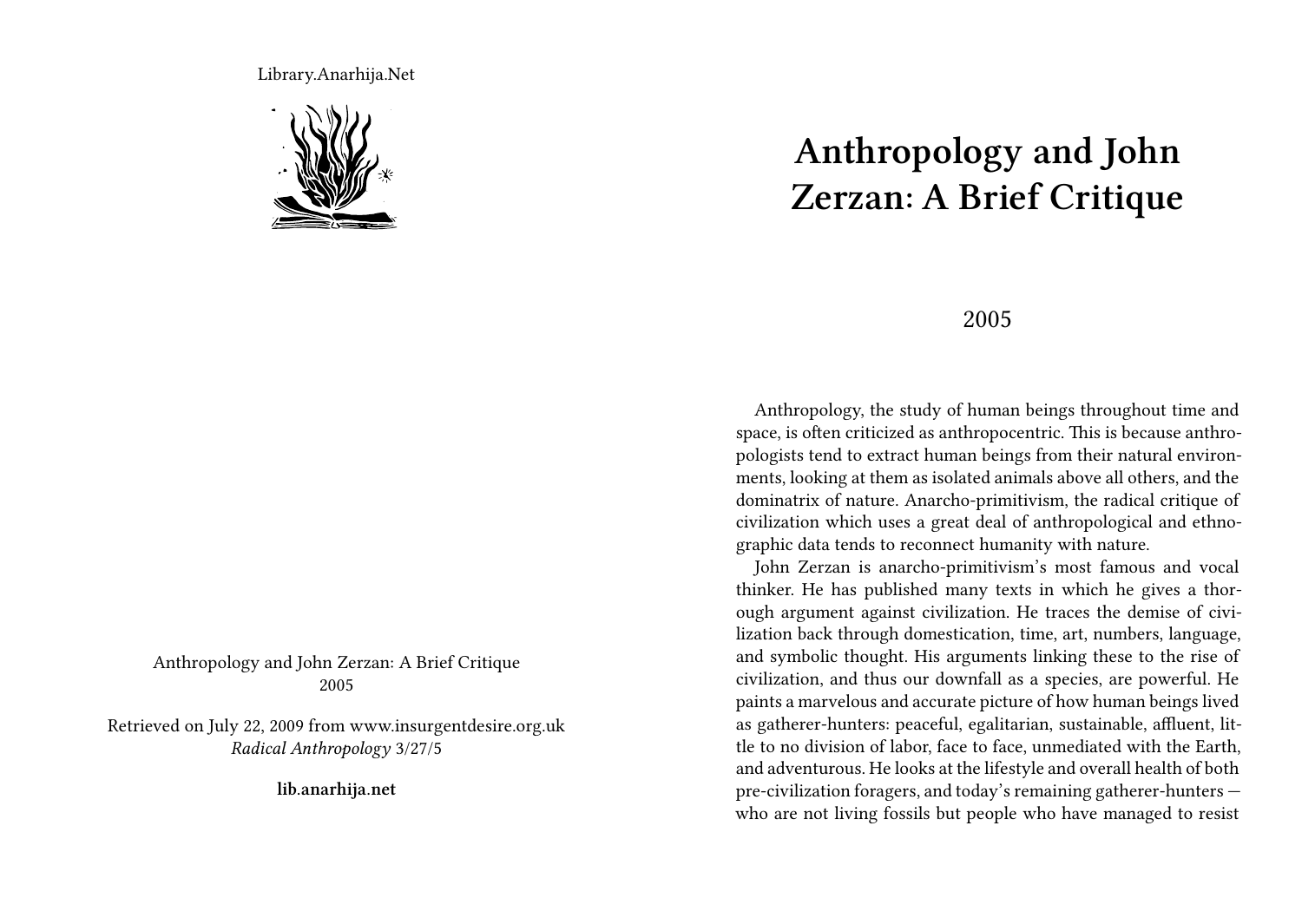such a force as civilization. He uses a library full of ethnographic data to show how gatherer-hunters worked far less, participated in their own society more, were able to do everything they needed to do to survive and live, were healthier psychologically and physically, and possibly even happier than we are today. The evidence is apparent from ethnography, historical writings, Native writings, and bioanthropology. However, regarding perhaps his most profound and deep attack on the origins of the totality of civilization — symbolic thought and language — there are some problems with his argument.

The problems can be looked at in two ways: superficially and deep. Superficially, there is a problem with his argument against symbolic thought in pre-civilized human beings. While many philosophers, historians, and even some anthropologists have stated that there is something in symbols and symbolic thought that leads to the alienation of the human species from nature and each other. While this is an interesting proposition that has some merit, there is no way we can tell if pre-civilized human beings (gathererhunters, scavengers, etc.) has symbolic thought. This is something that does not appear in the fossil record.

However, cave paintings and rock art, dating back to around 50,000 years ago — well before civilization — can be seen as evidence of symbolism. The image of animals are transferred to rocks and cave walls for purposes unknown (didactic? magic?). The symbols, however realistic, stand for something outside themselves — the animals in the lives of human beings. Making most of the animals pregnant also depicts symbolism, as most of the animals around these early human beings were most likely not pregnant all the time. The fact that these painting were found in hard to reach and hidden places shows that there was a special meaning to these acts.

Similarly with the argument against language, there are problems. Obviously all contemporary human beings — civilized or "primitive"  $-$  have language. There is no such thing as a "primitive" language, meaning a simple or not complex language. All lan-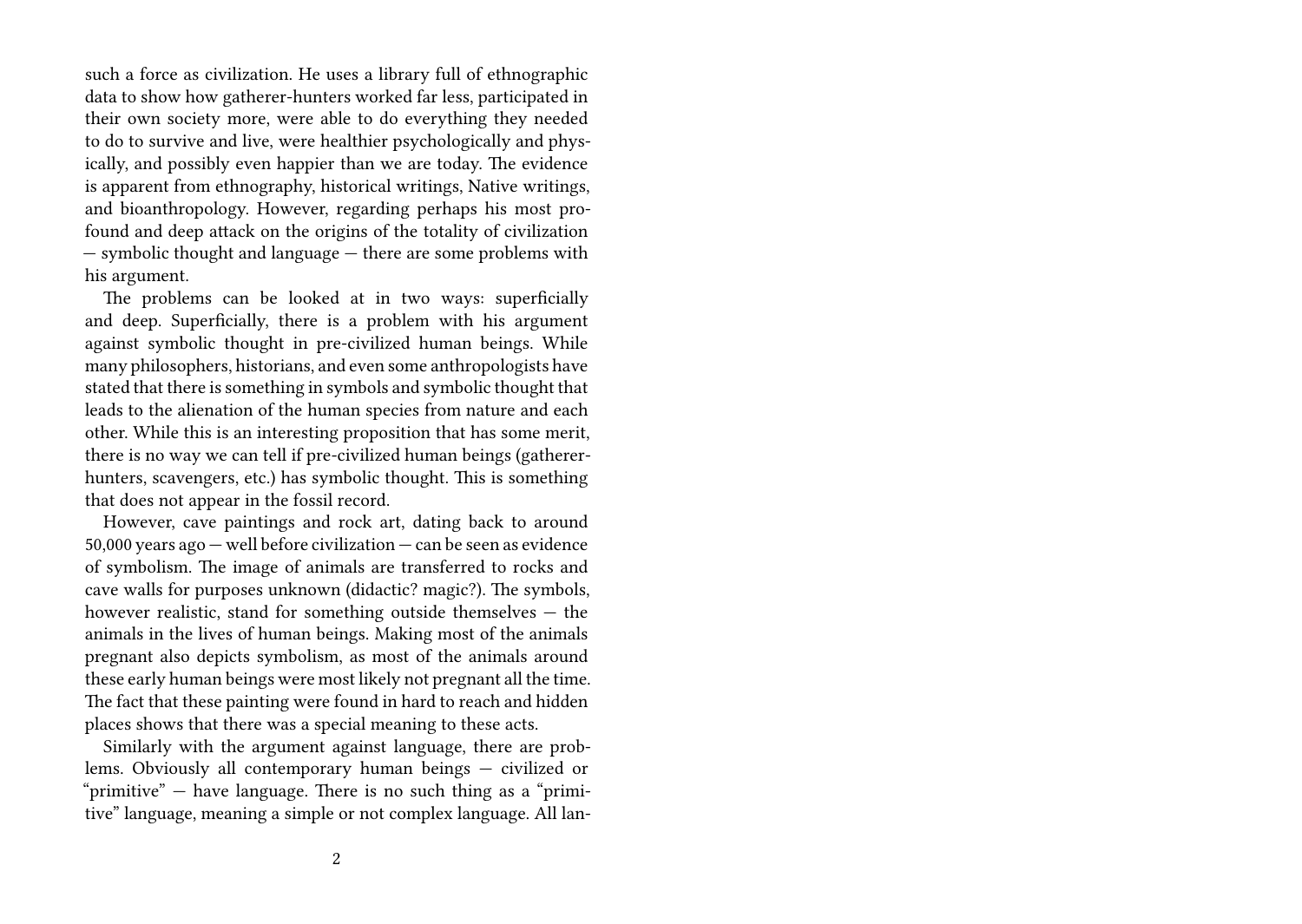guages are filled with complexities regarding syntax, phonological combinations, pronunciation and inflection, etc. Furthermore, all anthropological data regarding the origins of language look at two things: brain casts and the hyoid bone. Certain regions of the brain are considered to be areas in which we learn language, and thus brain casts — literally molds made from the inside of skulls — are supposed to shed light on who could have acquired language. Likewise, The hyoid bone is the bone responsible for the ability to create human speech, and is supposed to be an indicator of language. Zerzan is correct in quoting those who claim that we will never know the origins of language, but perhaps the Neanderthals may make a case against Zerzan's critique of language.The Neanderthals (100,000–30,000 years ago) possessed extremely large brains (larger than modern humans) and hyoid bones. They created art, tools, buried their dead, and had some form of religion, spirituality, or belief in the after life (inferred from grave goods, red ochre, and flowers found with the dead as well as bear skulls positioned in caves). Obviously "primitives" most of the evidence says they have symbolic thought and language.

Saying that language is a human only creation is highly anthropocentric, and this is what we can infer from Zerzan's argument. While Language (capital L) may be a human creation, language, or communication, is not. All animals have communication systems, from the waggle dance of the bee (where there are different waggle dances for different reasons and they cannot be understood outside their regions), to the bark of a dog, to the calls and expressions of primates. To claim that human communication is complex, and thus separate is ridiculous and anthropocentric. The fact that we cannot understand animal communication proves their complexity. Even Zerzan's claim that animals don't have language because they hunt is wrong. Animals are constantly communication, through sound or body movement, the signs of food, danger, etc. Some remain silent during the actual climax of the hunt, but silence too is a form of communication.